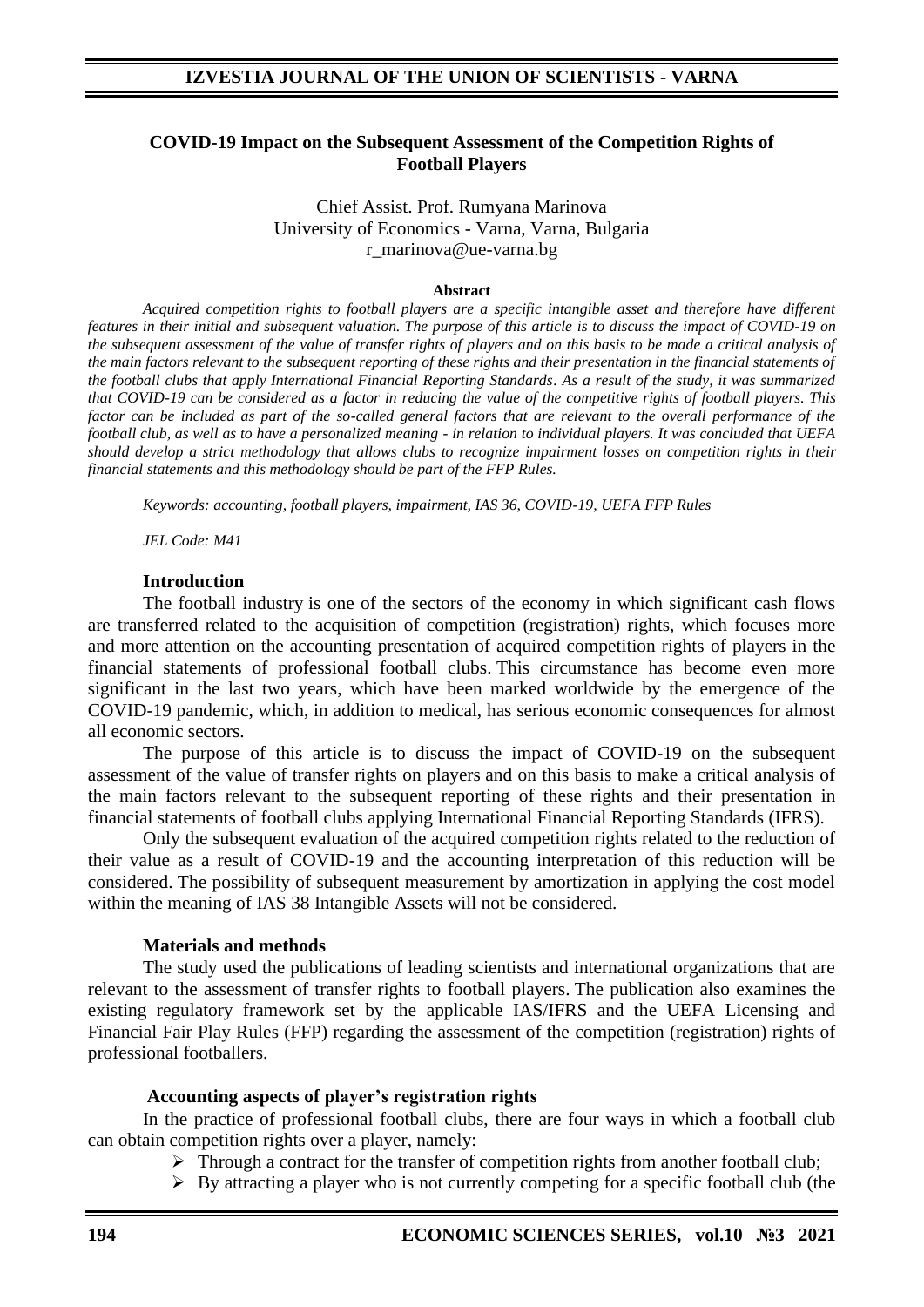so-called "free agent");

- ➢ By entering a player who is a product of the children and youth school of the respective professional football club;
- $\triangleright$  By virtue of a lease agreement without subsequent binding; by virtue of a lease with an obligation for unconditional acquisition and by virtue of a lease with an option to acquire.

This article does not aim to analyze the ways of acquiring competition rights, which we have discussed in detail in previous publications. (Marinova, 2018) Will be considered mainly the first case in which there is a written contract between two football clubs, the subject of which is the transfer of registration (competition) rights of the player, and which determines the specific price to be paid by the acquiring club. The existence of such an agreement is stated as an explicit requirement for all professional players of clubs applying for UEFA and FIFA licenses in accordance with the relevant provisions of the FIFA Rules on the Status and Transfer of Players. (UEFA, 2018, p. 17) It is indisputable that the acquisition of a player is in order for him to compete for the club, and justifying the expectations of sports management in its acquisition, to generate future economic benefits for the football club, usually for long period of time, ie for more than a year. The benefits that have been agreed are intangible and, as stated, are a contribution to the club's football success, and the value of the competition rights is specified in the transfer agreement. The intangible nature of the rights obtained, as well as the likelihood that the company will receive an economic benefit, which is based on the fact that the acquisition of rights to a player is expected to contribute to future success of this club, are the basis of understanding that the acquired rights should be presented as an intangible asset. The presence of a specified transfer price (acquisition price) in the written transfer contract, in turn, satisfies the requirement for reliability of the valuation of the acquired asset (competition rights). These circumstances give us a reason to conclude that the competition rights that are subject to transfer in the contrct for transfering of professional players from one football club to another, meet the recognition criteria and can be treated as intangible assets in the acquiring club, according to IAS 38 Intangible assets. (IAS 38, 2010) .

#### **COVID-19 and its impact on the football industry**

Over the last decade, we have witnessed a steady growth in the transfer market for professional footballers with each passing year, reaching values that sometimes even seemed untenable. The effect of COVID-19 did not pass this market either, as according to CIES Football Observatory the value measured in 2020 is about 30% lower than observed in the record for the market 2019. The study compares the transactions made during the last transfer period by the teams of the five major European championships (Premier League, La Liga, Serie A, Bundesliga and Ligue 1) with those concluded in January 2010. The comparison covers three areas: investment volume, transfer typology, permanent, temporary, free, paid , etc.) and the price of the players. By isolating the summer transfer windows, the authors of the analysis show even more clearly the effect of the pandemic on the volume of investments. In this case, the decline compared to summer 2019 is 43%, and the costs incurred by the top five teams in the league in the last transfer window decreased to the level recorded in 2016. As for the price of players, the study notes that the most significant impact of the pandemic is on the slowdown in "violent inflation" observed between 2015 and 2019 (Poli, et al., 2020).

The fact that FIFA responded very quickly by developing a FIFA COVID-19 Relief Plan (FIFA, 2020) , as a result of which it provided \$ 1.5 billion to national associations through a system of grants and loans to ensure the restart of competitions in all categories, the remuneration of staff where it is necessary to re-hire key staff and the maintenance of football infrastructure.

A large-scale study conducted by Law in Sports of leading international sports lawyers and scholars from 58 countries found a shift in focus from rebuilding and running competitions to long-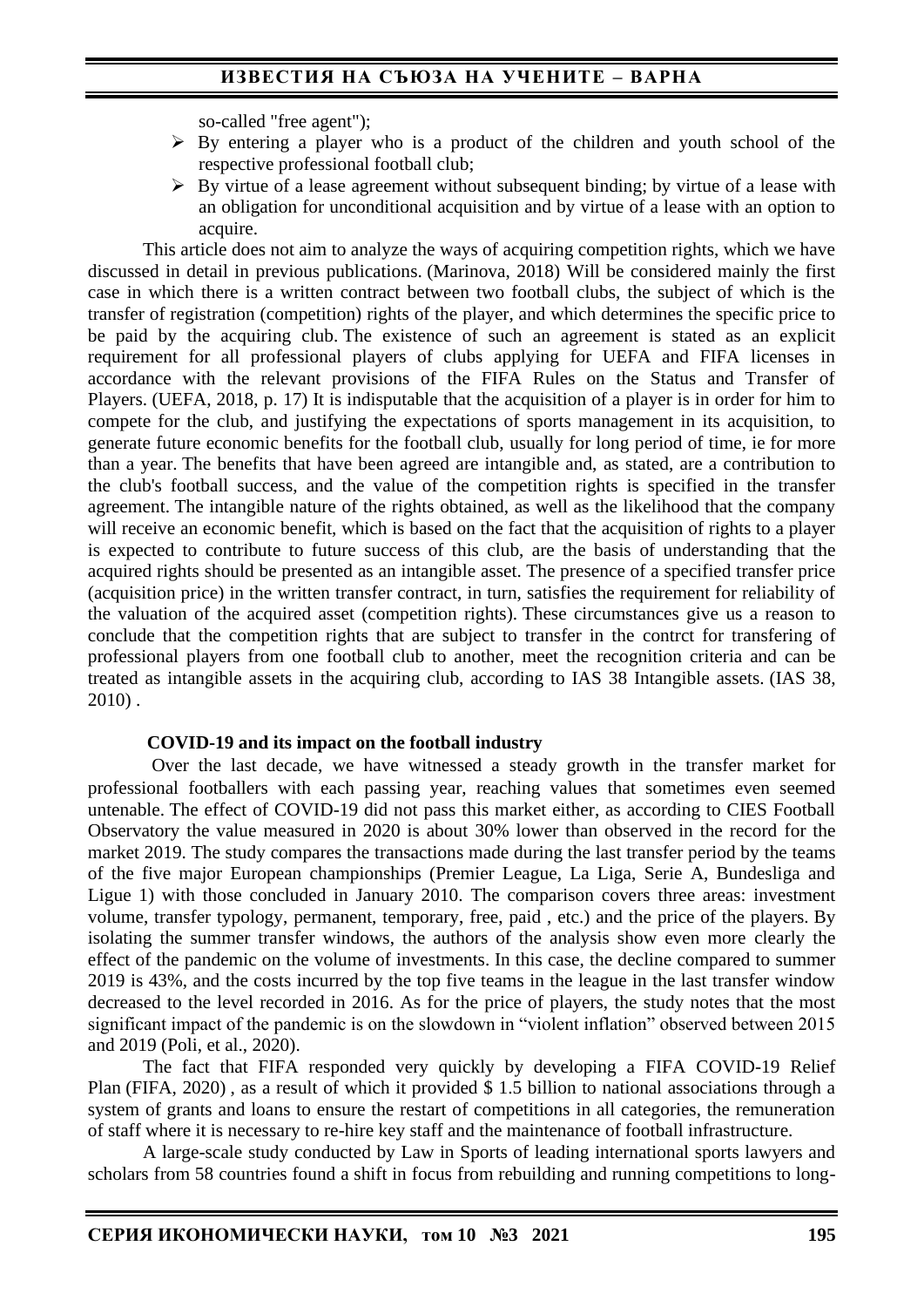## **IZVESTIA JOURNAL OF THE UNION OF SCIENTISTS - VARNA**

term planning, looking at cost control measures, broad health standards and safety, return of fans to the stadiums, etc. However, the authors note that, as in all areas of society, recovery approaches vary across leagues and jurisdictions that have been called upon to strike a delicate balance between public health and financial recovery. (Colucci, et al., 2020)

We believe that several factors are important in determining the impact of COVID-19, two of which are essential: the rigor of the COVID restrictions introduced at national level and the football club's access to competitions outside national championships. The stricter the restrictions introduced and the less opportunity they have to participate in championships other than the national championship, the more serious the losses suffered by the clubs. According to a study by the audit and consulting company KPMG, conducted in 2020, the value of the teams in the ten leading European championships would decrease by between 17.7% and 26.5%, depending on which of the scenarios the company is developed, would be realized. (KPMG, 2020) In another study, KPMG points out that the operating revenues of the leading European football clubs have decreased between 2.3% and 32.5% for the last two seasons 2019/2020 and 2020/2021 compared to the 2018 season / 2019, with only two clubs showing a positive effect (Figure 1) (KPMG, 2022)

|                   | Club                        | League         | Last full season<br>pre-COVID<br>(2018/19) | Average of two<br>COVID-impacted<br>seasons (2019/20-<br>2020/21) | % change |          |
|-------------------|-----------------------------|----------------|--------------------------------------------|-------------------------------------------------------------------|----------|----------|
| 闠                 | <b>Besiktas JK</b>          | Süper Lig      | 98.6                                       | 66.6                                                              |          | $-32.5%$ |
| ❀                 | AS Roma                     | Serie A        | 232.8                                      | 165.8                                                             |          | $-28.8%$ |
| $\frac{d^2-1}{2}$ | <b>AFC Ajax</b>             | Eredivisie     | 199.5                                      | 143.7                                                             |          | $-28.0%$ |
| 粵                 | FC Barcelona                | LaLiga         | 839.5                                      | 647.0                                                             |          | $-22.9%$ |
| ٦                 | <b>Manchester United FC</b> | Premier League | 711.3                                      | 568.5                                                             |          | $-20.1%$ |
| ż                 | <b>Tottenham Hotspur FC</b> | Premier League | 522.5                                      | 426.4                                                             |          | $-18.4%$ |
| 0                 | <b>SSC Napoli</b>           | Serie A        | 205.8                                      | 175.4                                                             |          | $-14.8%$ |
| 闋                 | West Ham United FC          | Premier League | 218.6                                      | 190.7                                                             |          | $-12.8%$ |
| ⊕                 | FC Internazionale Milano    | Serie A        | 366.1                                      | 320.0                                                             |          | $-12.6%$ |
| 鍌                 | Sporting Clube de Portugal  | Primeira Liga  | 73.7                                       | 65.7                                                              |          | $-10.8%$ |
| 曷                 | <b>Real Madrid CF</b>       | LaLiga         | 740.3                                      | 660.9                                                             |          | $-10.7%$ |
| Ïj                | Juventus FC                 | Serie A        | 463.6                                      | 418.5                                                             |          | $-9.7%$  |
| €                 | <b>AC Milan</b>             | Serie A        | 214.3                                      | 197.9                                                             |          | $-7.6%$  |
| ⊛                 | Chelsea FC                  | Premier League | 512.9                                      | 481.9                                                             |          | $-6.1%$  |
| 冊                 | Atlético de Madrid          | LaLiga         | 371.2                                      | 353.6                                                             |          | $-4.7%$  |
| Ø                 | <b>Borussia Dortmund</b>    | Bundesliga I   | 377.1                                      | 362.0                                                             |          | $-4.0%$  |
| O                 | FC Bayern München           | Bundesliga I   | 625.5                                      | 602.4                                                             |          | $-3.7%$  |

### Figure 1. Influence of COVID-19 on the value of football clubs

*Source: KPMG, Football in the pandemic: how top clubs are faring so far, [Football Benchmark -](https://translate.google.com/translate?hl=bg&prev=_t&sl=bg&tl=en&u=https://www.footballbenchmark.com/library/football_in_the_pandemic_how_top_clubs_are_faring_so_far) [Football in the pandemic: how top clubs are faring so far](https://translate.google.com/translate?hl=bg&prev=_t&sl=bg&tl=en&u=https://www.footballbenchmark.com/library/football_in_the_pandemic_how_top_clubs_are_faring_so_far)*

Our thesis about the different significance of the "corona crisis" on individual championships and teams is confirmed in a study by Deloitte, according to which the combined operating profits of clubs from the Spanish La Liga fell by 60% from 455 million euros to 183 million euros in 2019/20. However, it is stated that 15 clubs report operating profits despite the impact of COVID-19, demonstrating the impact on La Liga's financial sustainability since its introduction in 2013 (Deloitte, 2021).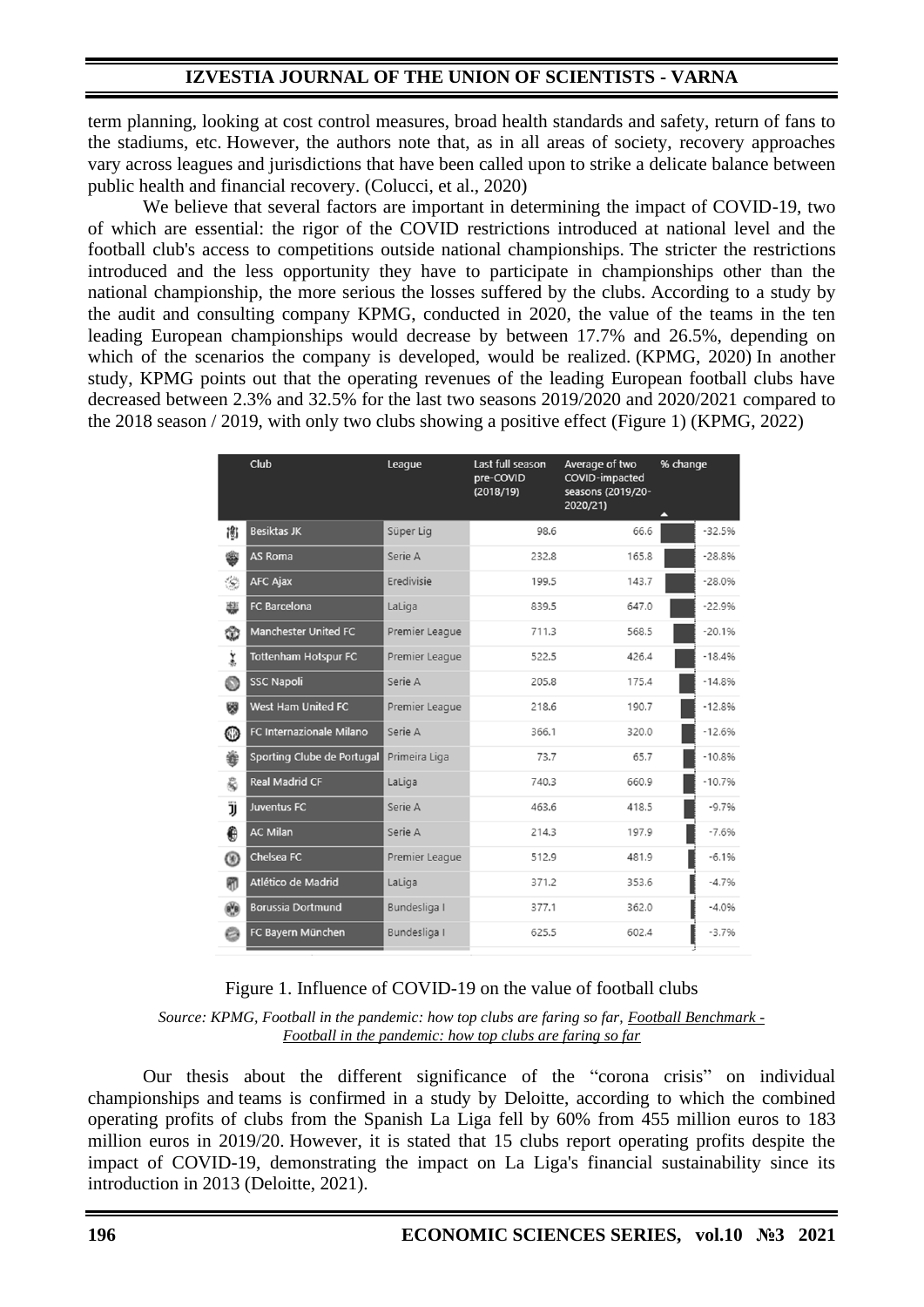## **ИЗВЕСТИЯ НА СЪЮЗА НА УЧЕНИТЕ – ВАРНА**

However, it is significant that despite the decline in revenue, the ratio between wages and revenues (Wages / Revenue ratio,%) does not decrease, but even increases in the 2019/2020 season compared to the previous season (Deloitte, 2021) , which we consider that is also important when discussing the topic.

#### **COVID-19 as a factor in the impairment of the competition rights**

Once recognized as intangible assets in clubs financial statements, players' competition rights should be subject to subsequent evaluation and reporting using the approaches set out in IAS 38, namely the cost-of-acquisition model or the fair value model. As already noted, the subject of this publication will be only those points concerning the reduction in the value of competition rights (impairment) as a result of the impact of COVID-19, without addressing the issues of which of the two approaches would be more appropriate.

We believe that in the context of COVID-19 it should be noted that the "revaluation" (fair value) model in practice requires the existence of an active market for the asset at the date of preparation of the financial statements, which is not always possible due to the following circumstances:

Transfers with competition rights are made only in the so-called. "Transfer windows (periods)", which are strictly regulated;

There is no active market for every player in cases where the club does not intend to make a deal with its competition rights;

The presence of COVID-19 significantly changed the negotiation and transfer of competition rights, as some championships ended too late and others started the following season much earlier in an attempt to avoid the waves of COVID-19. The latter was subject to explicit regulation by UEFA, and in June 2020 a temporary exemption from the "three registrations, two clubs" rule was introduced to protect players who lose their jobs due to the COVID-19 pandemic and to protect clubs that have been the subject of existing transfer agreements. Bbriefly this rule will give the players a temporary right to play official matches for three clubs in one season. (FIFA, 2021, Article 5e).

In order to assess whether the value of the relevant competition rights has decreased more than the depreciation accrued in applying the cost model, companies should also find a way to determine the fair value of these rights at the date of the financial statements.

This has been considered in determining the approach adopted in the UEFA Financial Fair Play Rules, where Annex VII stipulates that for accounting purposes the carrying amount of an individual player should not be revalued upwards, although management can believe that the market value is higher than the book value, ie. The fair value (revalued) approach from IFRS should not be applied. (UEFA, 2018, pp. 69-70)

When assessing the existence of impairment indicators, entities should consider whether the impact of COVID-19 requires an impairment review and, as a result of that review, whether an impairment of the intangible asset has occurred. In this regard, impairment indicators could be broadly divided into two main groups: general (external) indicators and specific (internal) indicators. (Figure 2)

As a specific general indicator of impairment Benkraiem et al. (Benkraiem, 2009) point out the results achieved by the football club. They study the relationship between the sports results achieved by football clubs (public companies) and the reaction of the stock markets, measured by the market price of traded securities. Empirical analysis based on event research shows the presence of unusual results around match dates. The movement and scope of the reaction on the stock market depends on the sports result (win or loss) and the place of the match (at home or as a guest). The authors' findings show that losses cause a significant decline in market prices. This impact is especially important for the defeats received as the host team of the match. However, the matches won were not followed by a significant price reaction. With regard to external indicators, when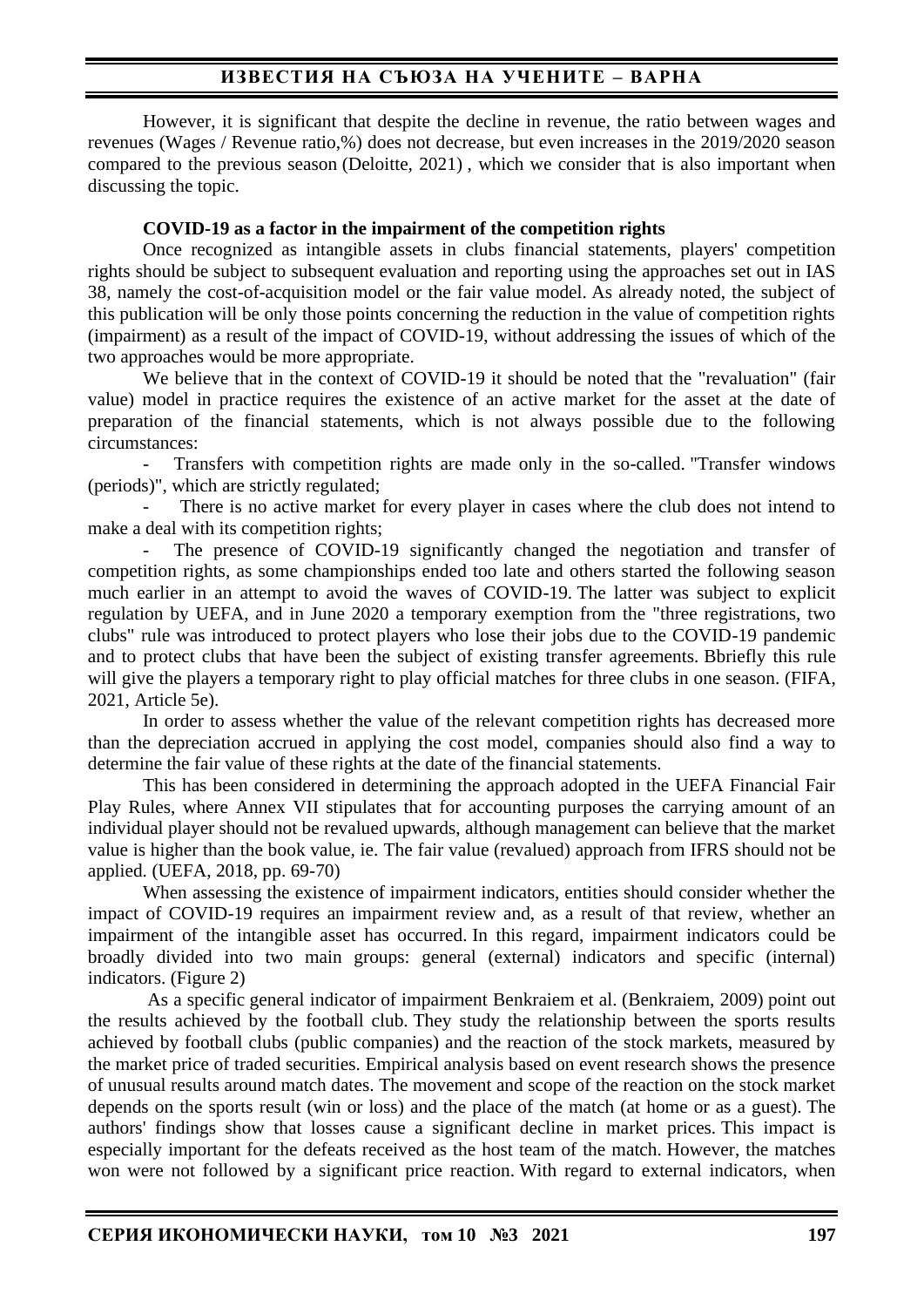## **IZVESTIA JOURNAL OF THE UNION OF SCIENTISTS - VARNA**

performing an impairment review, companies should take into account the impact of COVID -19 on the inputs and assumptions used in making the financial projections for the period, ie. external and internal sources of information should be analyzed for possible impairment.

> General (external) related to the football club, the development of the football industry in the country, etc.

Specific (internal)

directly related to the holder of the competition rights - the individual player

**Impairment indicators** 

Figure 2. Impairment indicators of the competition rights

Hills and Lindstrom point out that in the process of assessing events related to the recognition of impairments, attention should be paid to the overall financial performance, which includes such factors as negative or declining cash flows; or a decrease in actual or projected revenues and / or profits compared to actual and projected results from the previous periods concerned. (Hills & Lindstrtrom, 2020)

These general grounds relating to the football industry provide the framework for the subsequent evaluation and reporting, but also require an answer to a very important question: Can the changes in the football club's market value, the reduction of revenues from ticket sales, television rights, etc. can be considered as grounds for impairment of the value of the competitive rights of individual players and how can this impairment be individualized?

If a football club considers that it should impair an intangible asset presented in its financial statements in accordance with IAS 36, it shall recognize an impairment loss for the asset in the amount of which the carrying amount of the asset or the unit generating cash flows exceeds its recoverable amount. (IAS 36, 2010) In assessing impairment, an entity should consider all available information from internal and external sources. An explicit requirement is introduced in paragraph 10 of IAS 36 - whether there is an indication of impairment, an entity shall annually test for impairment an intangible asset with an indefinite useful life or an intangible asset not yet available for use by comparing its carrying amount with its recoverable amount. . This impairment test may be performed at any time during the year, provided that it is performed at the same time each year.

As Georgieva (Georgieva, 2016, p. 70) rightly points out, the impairment test by definition should be conducted at the individual asset level. Only if the individual asset does not generate cash flows alone, but as part of another, larger unit, then the impairment review should be performed at the cash flow generating unit (CGU) level. The main question to be answered in the context of assessing the extent to which COVID-19 may influence the assessment of competition rights is whether an individual player who is a holder of competition rights can generate economic benefits on his own, and whether he can its recoverable amount is determined, ie to act as a "cash-generating unit" (CGU)? On the one hand, the football team is the one that competes during the individual matches and it seems unthinkable the thesis that a player can be perceived as an object that independently generates economic benefits for the management of the club. A similar thesis is shared by the audit company PwC, according to which the individual player does not represent CGU according to IAS 36 and it is not possible to estimate its recoverable amount, as a player who plays with the main team does not generate cash flows up to largely independent. (PwC, 2018) In their publication, PwC states that the recoverable amount of the CGU (for the core squad) should be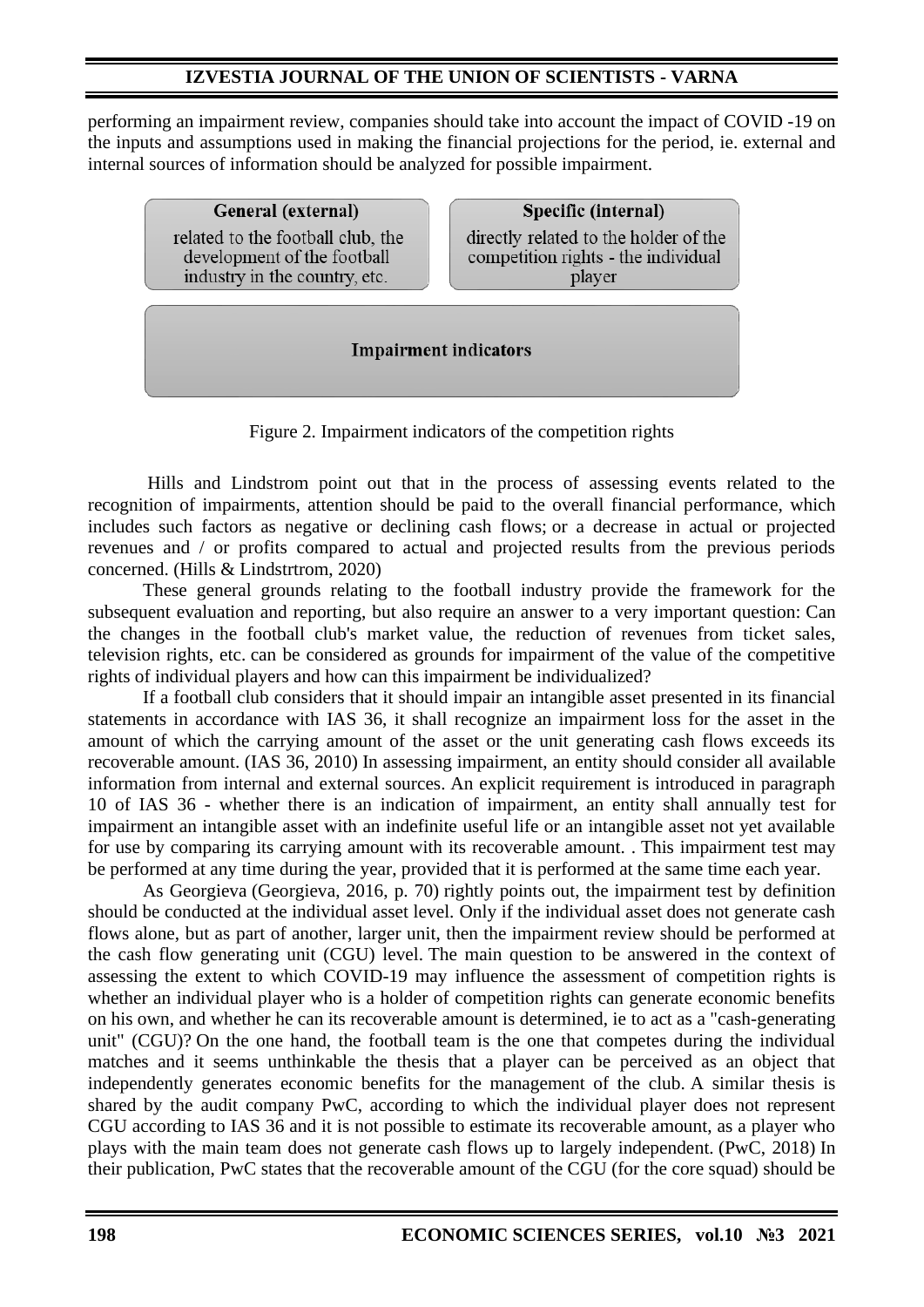## **ИЗВЕСТИЯ НА СЪЮЗА НА УЧЕНИТЕ – ВАРНА**

compared to the carrying amount of the entire CGU (including the cost of competition rights of all players who are part of the team) in order to determine whether there is an impairment.

We believe that, despite this opinion, the statement that the value of the team as a whole is a measure of the individual value of individual плаъерс should not be considered relevant. On the other hand - very often the spectators attend certain matches only because of specific players. We have witnessed how the absence of a player in a certain football match is perceived almost as a premeditated loss for the team, etc. Moreover, each of these athletes generates benefits for the club independently, through the sale of fan accessories, etc. UEFA's understanding is similar, as FFP 2018 states that the impairment test should be performed individually for each player. (UEFA, 2018) This example is indicative of the gaps in the UEFA regulation, which some authors note, and that IFRS are not fully adapted to companies operating in specific business sectors such as the football industry. (Maglio, 2017)

Assuming the thesis that the object of impairment are the competition rights of the individual player, the logical question arises: What are the circumstances that may reduce the recoverable amount of competition rights and serve as criteria for recognizing an impairment loss and how their influence to be metrified? We believe that the main part of these circumstances are directly related to the holder of the competition rights - the individual player and his performance during his participation in matches of the club, and another part may be the so-called "general indicators" related to the football club, the development of the football industry in the country etc.

When considering the impact of COVID-19 on the value of competition rights, we believe that specific indicators should be indicated, the existence of which will be the basis for recognizing the depreciation of the competition rights of individual players. The following circumstances may play such a role:

 $\triangleright$  The specific clauses in the contract of the particular football player, arising from the advent of COVID-19 - these clauses are subject to negotiation between the parties and only the management knows whether and for how long it intends to extend the contract.

➢ Serious illness of the football player as a result of COVID-19, the so-called post-COVID syndrome, which takes him out of the game for an extended period of time, covering at least half of the contract - in which case the football club cannot receive economic benefits from this player, and at the same time could not sell his players rights, as the footballer cannot de facto exercise them.

➢ The footballer's popularity and influence on social media in relation to COVID-19 footballer's behavior and sharing of views on social media, which may lead to conflicting perceptions of imposed restrictions, prohibitions, vaccination requirements, etc., caused by COVID -19, may have a negative effect on his football career.

It is worth to note that the UEFA FFP Rules state that if "the player suffers an injury during the reporting period and is temporarily unable to play professional football with the club" does not constitute a reason for recognizing an impairment loss. (UEFA, 2018, p. 70) We believe that this circumstance should be subject to refinement by UEFA, as the absence from play of a player for a period of 6-9 months, caused by a severe post-COVID period, in a one-year or two-year contract would have a significant negative impact on the club from ch. of the expected economic benefit from the respective player.

As a result of the arguments presented, we believe that COVID-19 and its consequences economic, social, health, can be seen as a factor in reducing the value of the competitive rights of players. This factor can be included as part of the so-called general factors that are relevant to the overall performance of the football club, and to have a personalized meaning in relation to individual players.

We consider these indicators to be particularly important with regard to the subsequent reporting of competition rights as a specific intangible asset. Two years after its beginning, the pandemic of COVID-19 has not only not subsided, but continues to gain strength and affect all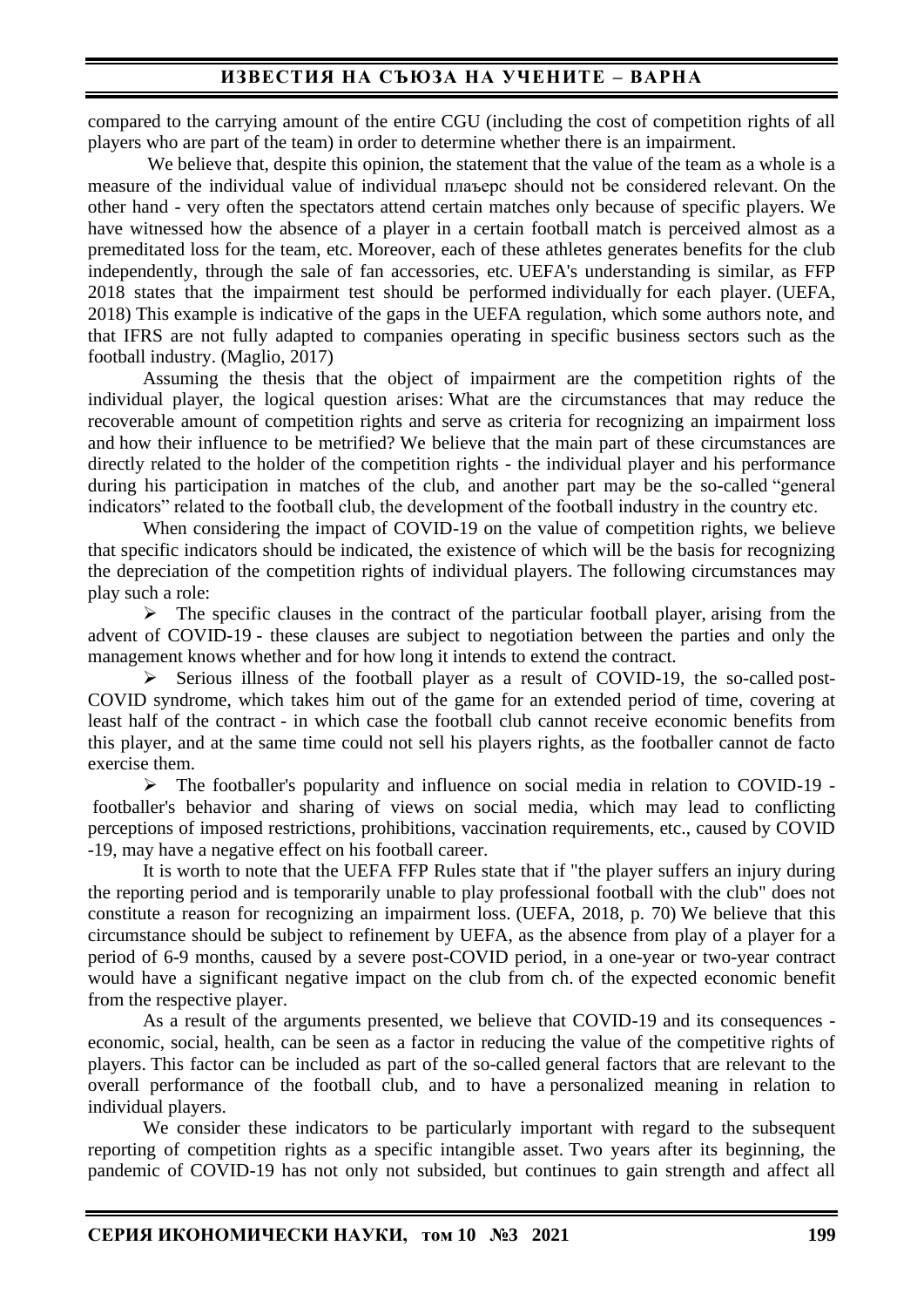## **IZVESTIA JOURNAL OF THE UNION OF SCIENTISTS - VARNA**

spheres of life, including and the football industry. It has changed and will change the ways of doing business, the business models and the concepts of sustainability that companies apply and the specific regulations in different industries around the world. In this regard, we believe that UEFA must develop a strict methodology that allows clubs to recognize losses from impairment of competition rights in their financial statements and this methodology should be part of the FFP Rules and to fill the existing gap. This is necessary because football clubs will face great difficulties in assessing whether there are circumstances that justify the recognition of an impairment loss and, more importantly, how to measure and assess this loss given that a large part of the the factors (indicators) that determine it are mainly of a qualitative nature, and this in turn opens the door to the so-called "earnings management".

### **Conclusion**

The changes in socio-economic life brought about by the development of the COVID-19 pandemic have affected almost all sectors of the economy, provoking a mixed response, both from business and from regulators and governments around the world. The football industry has not remained unaffected by these processes. The action taken by FIFA, UEFA and national football federations aims to mitigate the impact of the pandemic on this industry. At the same time, COVID-19 has opened the door to many existing problems that have not previously been the subject of indepth analysis by both football clubs and federations. The lack of specific regulations of the recognition of the impairment of players' competition rights is only one aspect of these problems. We believe that raising this issue and finding a solution is absolutely necessary and would improve the subsequent reporting of this specific intangible asset - the competitive rights of professional players, which are actually the main resource of football clubs and are the basis for generating huge cash flows ( incoming and outgoing) in this industry.

### **References**

- 1. Benkraiem, RLWMP, 2009. Market reaction to sporting results. The case of European listed football clubs. Management Decision, pp. Vol.47, 100-109.
- 2. Colucci, M., Coni, A., Cottrell, S. & Sethna, R., 2020. COVID-19 And Its Impact On Football A Sports Law And Policy Center And LawInSport Joint Survey - 4th Edition. [Online] Available at: https://www.lawinsport.com/topics/covid19-impact/item/coronavirus-a-and-itsimpact-on-football-a-sports-law-and-policy-centre- and-lawinsport-joint-survey-2 # \_Toc58926273 [Accessed 25 11 2021].
- 3. Deloitte, 2021. Riding the challenge. Annual Review of Football Finance 2021. [Online] Available at: https://www2.deloitte.com/content/dam/Deloitte/es/Documents/tecnologia-mediatelecomunicaciones/Deloitte-ES-TMT-annual-review-of -football-finance-2021.pdf [Accessed 27 October 2021].
- 4. FIFA, 2018. REGULATIONS on the Status and Transfer of Players.
- 5. FIFA, 2020. FIFA COVID-19 Relief Plan Stage 3 Regulations. [Online] Available at: https://digitalhub.fifa.com/m/7cc3b437e346828c/original/rr6vyahcjzjzzo0aiebjpdf.pdf [Accessed 27 11 2021].
- 6. FIFA, 2021. Commentary on the FIFA Regulations on the Status and Transfer of Players (Edition 2021). [Online] Available at: https://digitalhub.fifa.com/m/346c4da8d810fbea/original/Commentary-on-the-FIFA-Regulations-on-the-Status-and-Transfer-of-Players-Edition-2021. pdf [Accessed 26 11 2021]
- 7. Hills, S. & Lindstrtrom, D., 2020. Is COVID-19 a Triggering Event for Impairment Testing? [Online] Available at: https://www.stout.com/en/insights/commentary/is-covid-19-triggering-eventimpairment-testing [Accessed 25 11 2021].